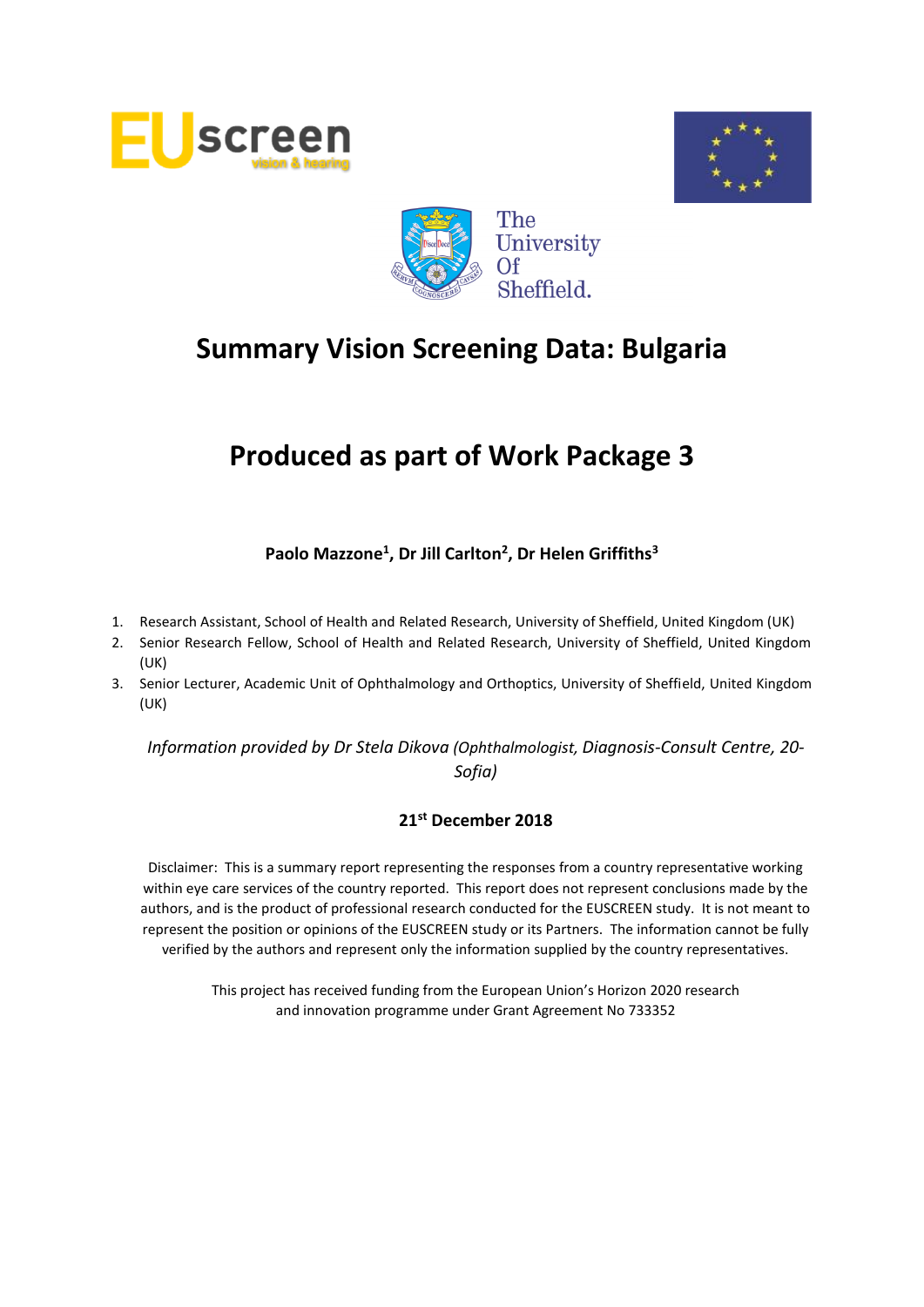



# **Contents**

| 1. |                                                 | <b>Glossary of Terms: Vision Screening</b>  | iii         |
|----|-------------------------------------------------|---------------------------------------------|-------------|
| 2. |                                                 | Abbreviations                               | vi          |
| 3. |                                                 | Population and Healthcare Overview          | $\mathbf 1$ |
| 4. |                                                 | Vision Screening Commissioning and Guidance | 3           |
| 5. |                                                 | Screening programme                         | 4           |
|    | 5.1                                             | Vision screening - Preterm babies           | 4           |
|    | 5.2                                             | Vision screening - Birth to 3 months        |             |
|    | 5.3<br>Vision screening - 3 months to 36 months |                                             | 4           |
|    | 5.4                                             | Vision screening - 36 months to 7 years     | 4           |
| 6. | <b>Automated Screening</b>                      |                                             |             |
|    | Provision for Visually Impaired<br>7.           |                                             | 9           |
| 8  |                                                 | Knowledge of existing screening programme   | 10          |
|    | 8.1                                             | Prevalence/Diagnosis                        | 10          |
|    | 8.2                                             | Coverage                                    | 10          |
|    | 8.3                                             | Screening evaluation                        | 10          |
|    | 8.4                                             | <b>Treatment success</b>                    | 10          |
| 9  |                                                 | Costs of vision screening in children       | 11          |
|    | 9.1                                             | Cost of vision screening                    | 11          |
|    | 9.2                                             | Cost of treatment for amblyopia             | 11          |
|    | 9.3                                             | Cost of Treatment for strabismus            | 11          |
|    | 9.4                                             | Cost of treatment for cataract              | 11          |
| 10 |                                                 | References                                  | 12          |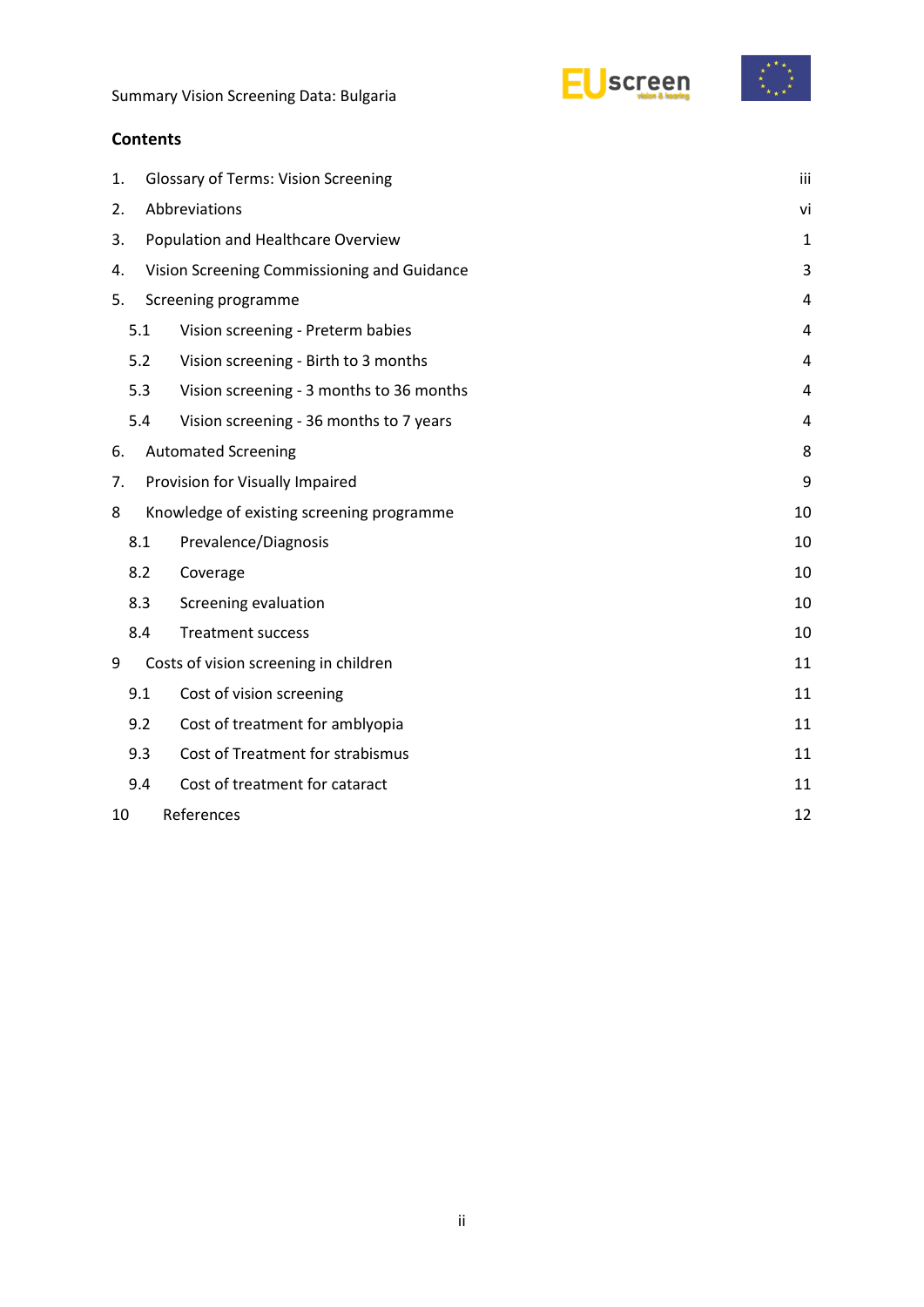



# <span id="page-2-0"></span>**1. Glossary of Terms: Vision Screening**

| <b>Abnormal test result</b> | A test result where a normal "pass" response could not be               |  |  |  |
|-----------------------------|-------------------------------------------------------------------------|--|--|--|
|                             | detected under good conditions. The result on screening                 |  |  |  |
|                             | equipment may indicate "no response," "fail," or "refer."               |  |  |  |
| <b>Attendance rate</b>      | The proportion of all those invited for screening that are tested       |  |  |  |
|                             | and receive a result:                                                   |  |  |  |
|                             |                                                                         |  |  |  |
|                             | Invited for screening includes all those that are offered<br>$\bullet$  |  |  |  |
|                             | the screening test.                                                     |  |  |  |
|                             | Tested and receive a result could be a "pass" or "referral              |  |  |  |
|                             | to diagnostic assessment".                                              |  |  |  |
|                             |                                                                         |  |  |  |
|                             | Attendance rate provides information on the willingness of              |  |  |  |
|                             | families to participate in screening.                                   |  |  |  |
| <b>Compliance with</b>      | The percentage of those who are referred from screening to a            |  |  |  |
| referral (percentage)       | diagnostic assessment that actually attend the diagnostic               |  |  |  |
|                             | assessment.                                                             |  |  |  |
|                             |                                                                         |  |  |  |
|                             | Percentage of compliance provides information on the                    |  |  |  |
|                             | willingness of families to attend the diagnostic assessment after       |  |  |  |
|                             | referral from screening.                                                |  |  |  |
|                             |                                                                         |  |  |  |
| Coverage                    | The proportion of those eligible for screening that are tested and      |  |  |  |
|                             | receive a result:                                                       |  |  |  |
|                             |                                                                         |  |  |  |
|                             | Eligible for screening includes those within the population             |  |  |  |
|                             | that are covered under the screening or health care                     |  |  |  |
|                             | programme.                                                              |  |  |  |
|                             | Tested and receive a result could be a "pass" or "refer to              |  |  |  |
|                             | diagnostic assessment".                                                 |  |  |  |
|                             |                                                                         |  |  |  |
|                             | Factors such as being offered screening, willingness to                 |  |  |  |
|                             | participate, missed screening, ability to complete the screen, and      |  |  |  |
|                             | ability to document the screening results will influence the            |  |  |  |
|                             | coverage.                                                               |  |  |  |
| <b>False negatives</b>      | The percentage of children with a visual deficit (defined by the        |  |  |  |
|                             | target condition) that receive a result of "pass" during screening.     |  |  |  |
|                             |                                                                         |  |  |  |
|                             | Example: If 100 children with visual deficit are screened, and 1        |  |  |  |
|                             | child passes the screening, the percentage of false negatives is<br>1%. |  |  |  |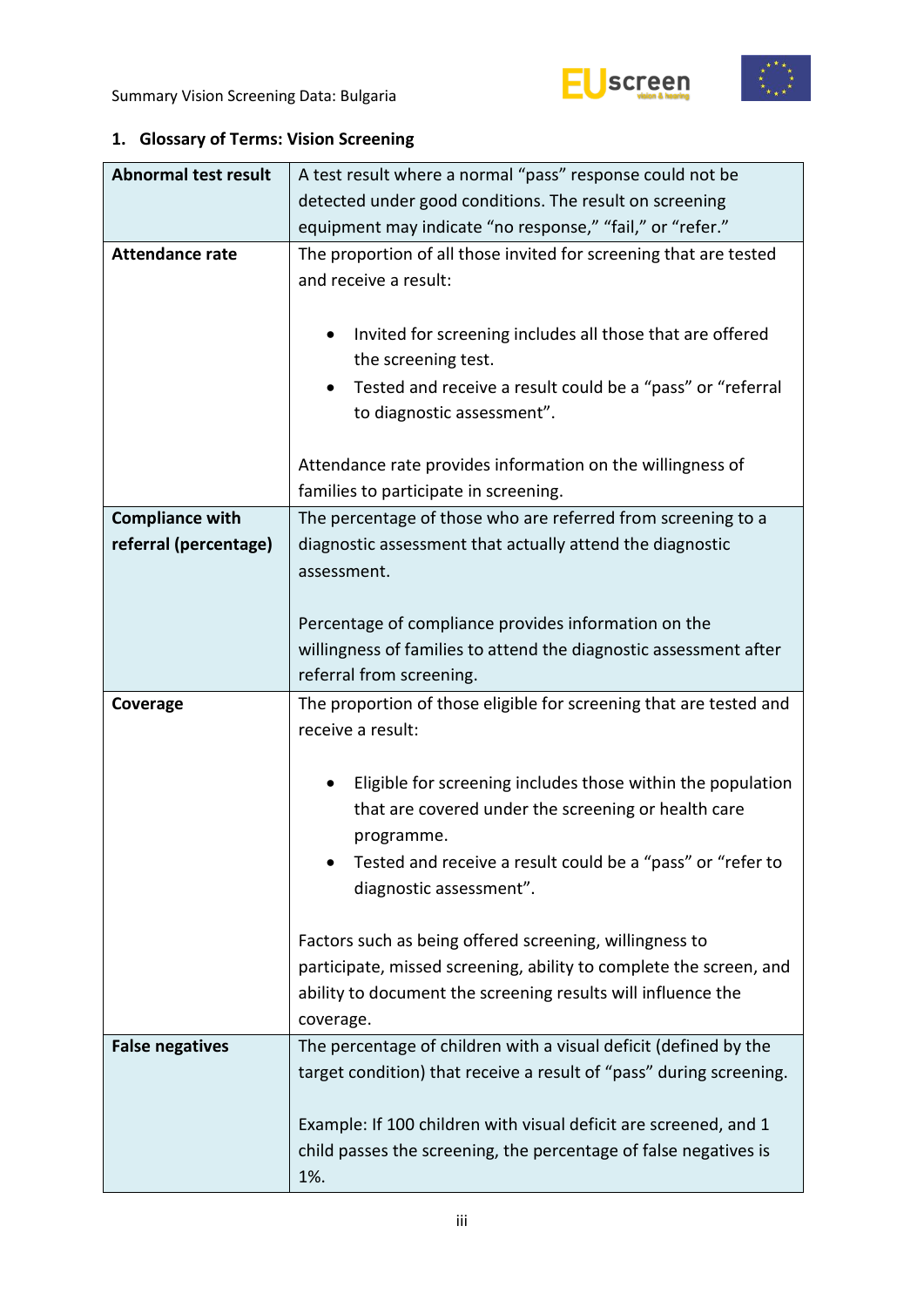



| <b>False positives</b>       | The percentage of children with normal vision that are referred    |  |  |
|------------------------------|--------------------------------------------------------------------|--|--|
|                              | from screening to a diagnostic assessment.                         |  |  |
| <b>Guidelines</b>            | Recommendations or instructions provided by an authoritative       |  |  |
|                              | body on the practice of screening in the country or region.        |  |  |
| <b>Vision screening</b>      | A person qualified to perform vision screening, according to the   |  |  |
| professional                 | practice in the country or region.                                 |  |  |
| <b>Inconclusive test</b>     | A test result where a normal "pass" response could not be          |  |  |
| result                       | detected due to poor test conditions or poor cooperation of the    |  |  |
|                              | child.                                                             |  |  |
| <b>Invited for screening</b> | Infants/children and their families who are offered screening.     |  |  |
| <b>Outcome of vision</b>     | An indication of the effectiveness or performance of screening,    |  |  |
| screening                    | such as a measurement of coverage rate, referral rate, number of   |  |  |
|                              | children detected, etc.                                            |  |  |
| Untreated amblyopia          | Those children who have not received treatment for amblyopia       |  |  |
|                              | due to missed screening or missed follow-up appointment.           |  |  |
| Persistent amblyopia         | Amblyopia that is missed by screening, or present after the child  |  |  |
|                              | has received treatment.                                            |  |  |
| <b>Positive predictive</b>   | The percentage of children referred from screening who have a      |  |  |
| value                        | confirmed vision loss.                                             |  |  |
|                              |                                                                    |  |  |
|                              | For example, if 100 babies are referred from screening for         |  |  |
|                              | diagnostic assessment and 10 have normal vision and 90 have a      |  |  |
|                              | confirmed visual defect, the positive predictive value would be    |  |  |
|                              | 90%.                                                               |  |  |
| <b>Prevalence</b>            | The percentage or number of individuals with a specific disease    |  |  |
|                              | or condition. Prevalence can either be expressed as a percentage   |  |  |
|                              | or as a number out of 1000 individuals within the same             |  |  |
|                              | demographic.                                                       |  |  |
| Programme                    | An organised system for screening, which could be based            |  |  |
|                              | nationally, regionally or locally.                                 |  |  |
| Protocol                     | Documented procedure or sequence for screening, which could        |  |  |
|                              | include which tests are performed, when tests are performed,       |  |  |
|                              | procedures for passing and referring, and so forth.                |  |  |
| <b>Quality assurance</b>     | A method for checking and ensuring that screening is functioning   |  |  |
|                              | adequately and meeting set goals and benchmarks.                   |  |  |
| Referral criteria            | A pre-determined cut-off boundary for when a child should be       |  |  |
|                              | re-tested or seen for a diagnostic assessment.                     |  |  |
| <b>Risk babies / Babies</b>  | All infants that are considered to be at-risk or have risk-factors |  |  |
| at-risk                      | for vision defects/ophthalmic pathology according to the           |  |  |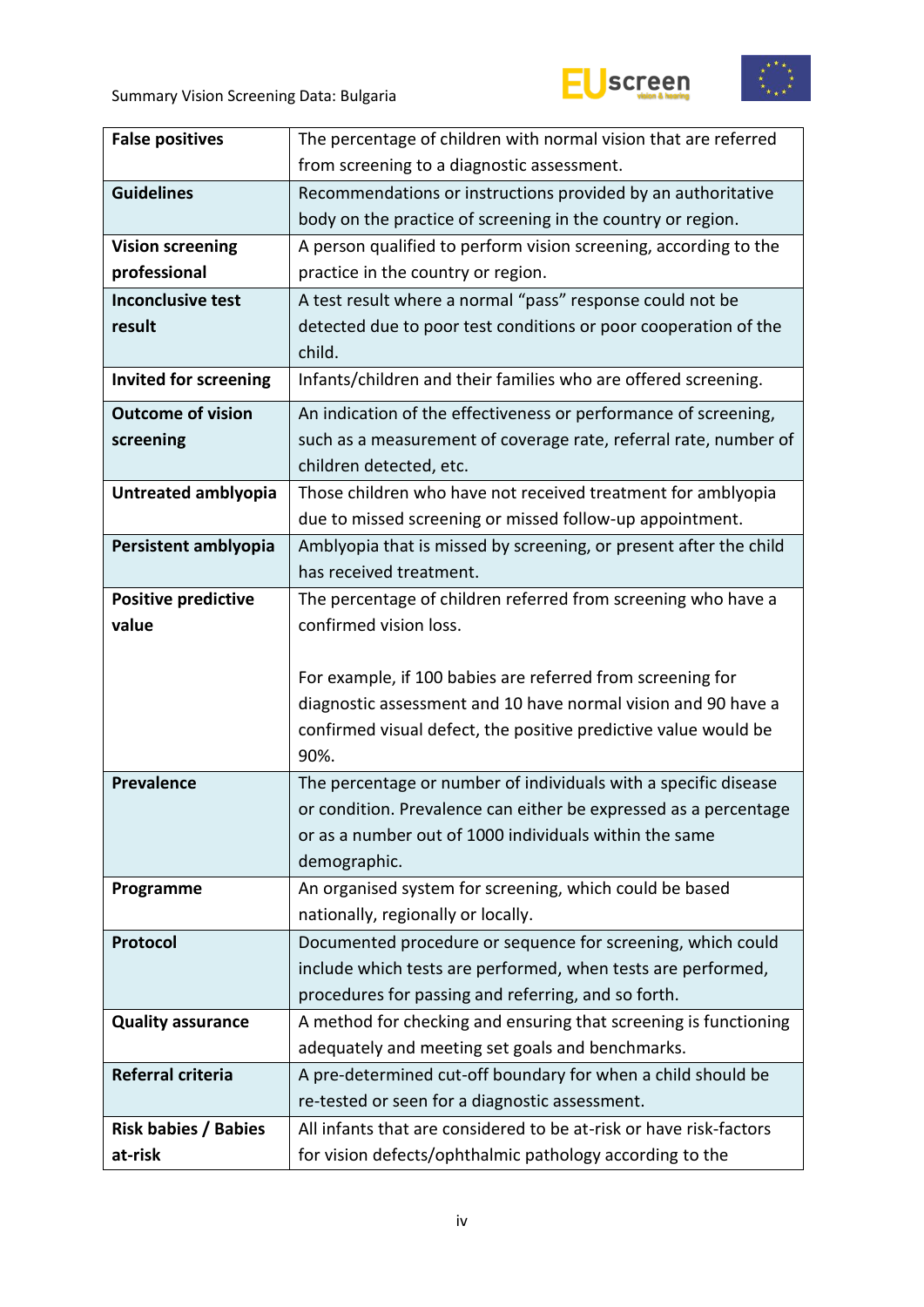



| screening programme.                                               |
|--------------------------------------------------------------------|
| Two common risk factors are admission to the neonatal-intensive    |
| care unit (NICU) or born prematurely. However, other risk factors  |
| for visual defects may also be indicated in the screening          |
| programme.                                                         |
| The percentage of children with visual defects that are identified |
| via the screening programme.                                       |
|                                                                    |
| For example, if 100 babies with visual defects are tested, and 98  |
| of these babies are referred for diagnostic assessment and 2 pass  |
| the screening, the sensitivity is 98%.                             |
| The percentage of children with normal vision that pass the        |
| screening.                                                         |
|                                                                    |
| For example, if 100 babies with normal vision are tested, and 10   |
| of these babies are referred for diagnostic assessment and 90      |
| pass the screening, the specificity is 90%.                        |
| The visual defect you are aiming to detect via the screening       |
| programme.                                                         |
| Infants who are not admitted into the NICU or born prematurely     |
| (born after a gestation period of less than 37 weeks).             |
|                                                                    |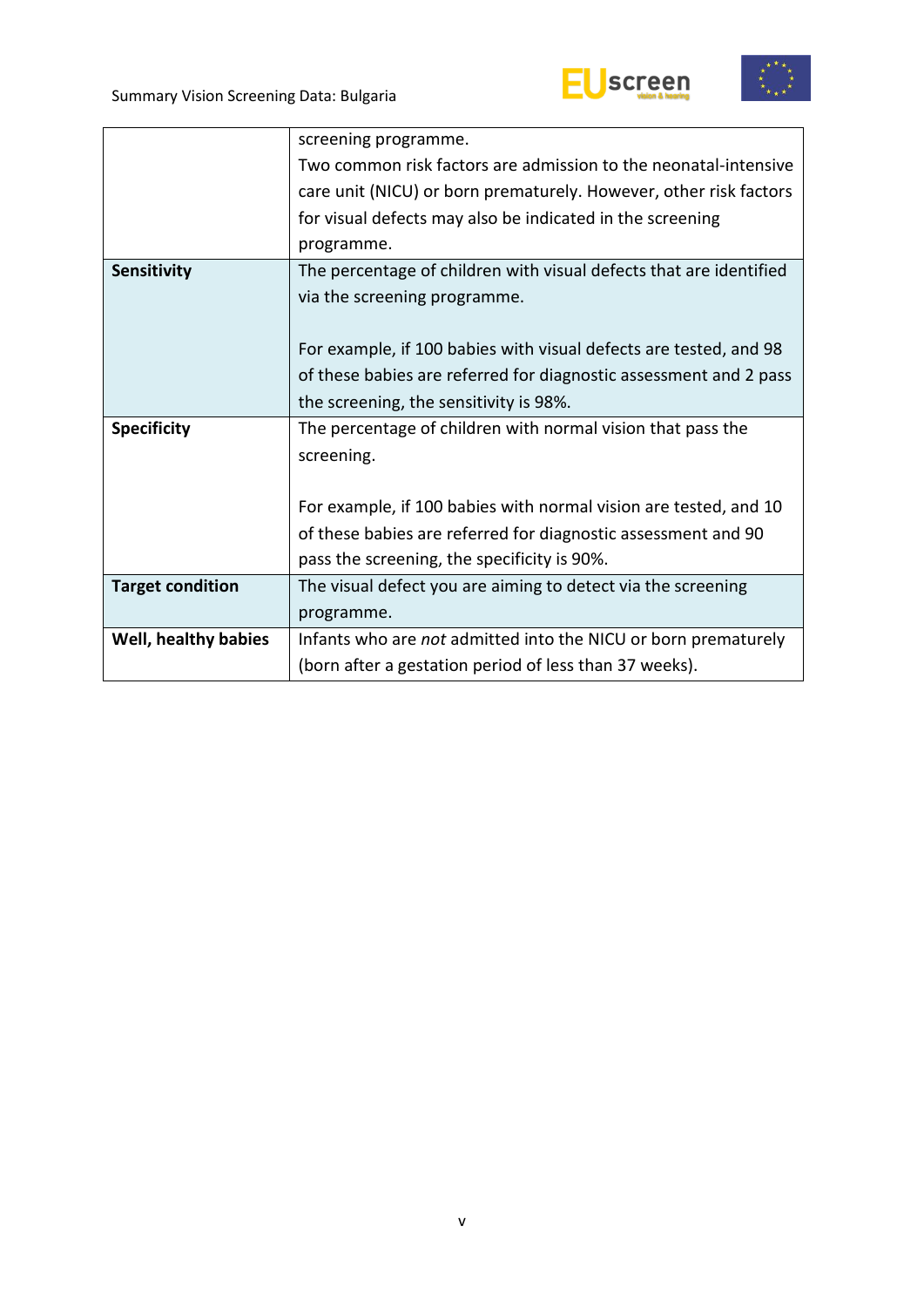



<span id="page-5-0"></span>

| <b>Abbreviations</b><br>2. |
|----------------------------|
|----------------------------|

- **ACT** Alternating Cover Test
- **AR** Autorefraction
- **AS** Automated Screening
- **CT** Cover Test
- **CV** Colour Vision
- **EI** Eye Inspection
- **EM** Eye Motility
- **Fix** Fixation
- **GDP** Gross Domestic Product
- **GP** General Practitioner
- **Hir** Hirschberg test
- **NICU** Neonatal-intensive care unit
- **PM** Pursuit Movements
- **PPP** Purchasing Power Parity
- **PR** Pupillary Reflexes
- **RE** Retinal Examination
- **ROP** Retinopathy of Prematurity
- **RR** Red Reflex Testing
- **SV** Stereopsis
- **VA** Visual Acuity
- **WHO** World Health Organisation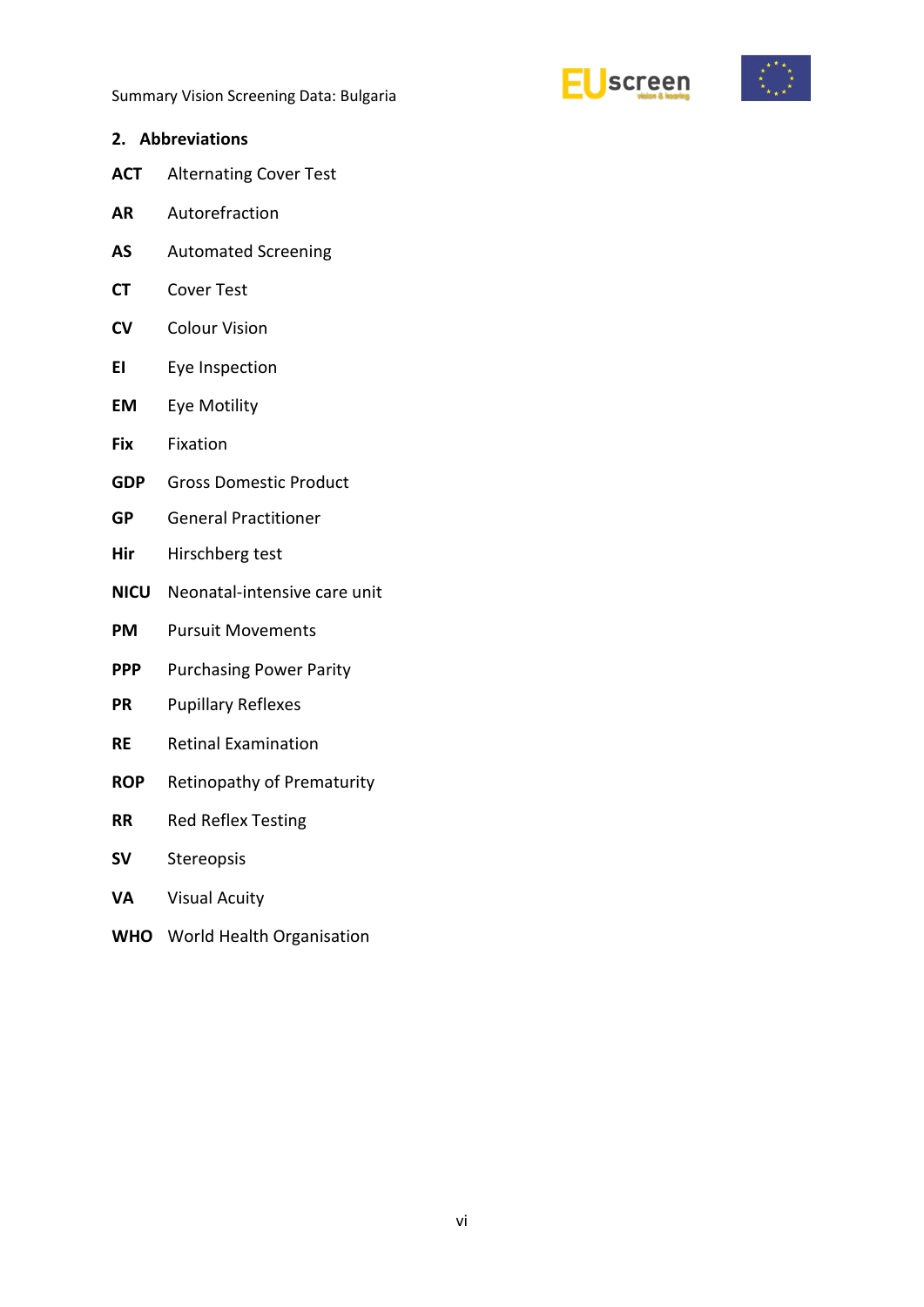



#### <span id="page-6-0"></span>**3. Population and Healthcare Overview**

The population of Bulgaria is estimated at 7,075,991 (World Bank, 2018a) and a birth rate estimated at 9.1 births/1,000 population in 2016 (World Bank, 2018b). The change in population and birth rate from 1960 to 2017 is shown in Figure 1, graphs A and B respectively.

In 2017 Bulgaria has a reported population density of 65.18 people per square kilometre and this has fallen from 71.79 people per square kilometre in 1961 (World Bank, 2018c). Infant mortality in 2017 is estimated at 6.3 deaths/1,000 live births in total (World Bank, 2018d).

The average life expectancy in Bulgaria is estimated at 74.6 (World Bank, 2018e), with a death rate of 15.1 deaths/1,000 population in 2016 (World Bank, 2018f). Bulgaria has a gross national income per capita (PPP int. \$, 2013) of \$15,000 (WHO, 2016). The estimated total expenditure on health per capita in 2014 was \$1,399 (Intl \$) and the total expenditure on health in 2014 as percentage of GDP was 8.4% (WHO, 2016).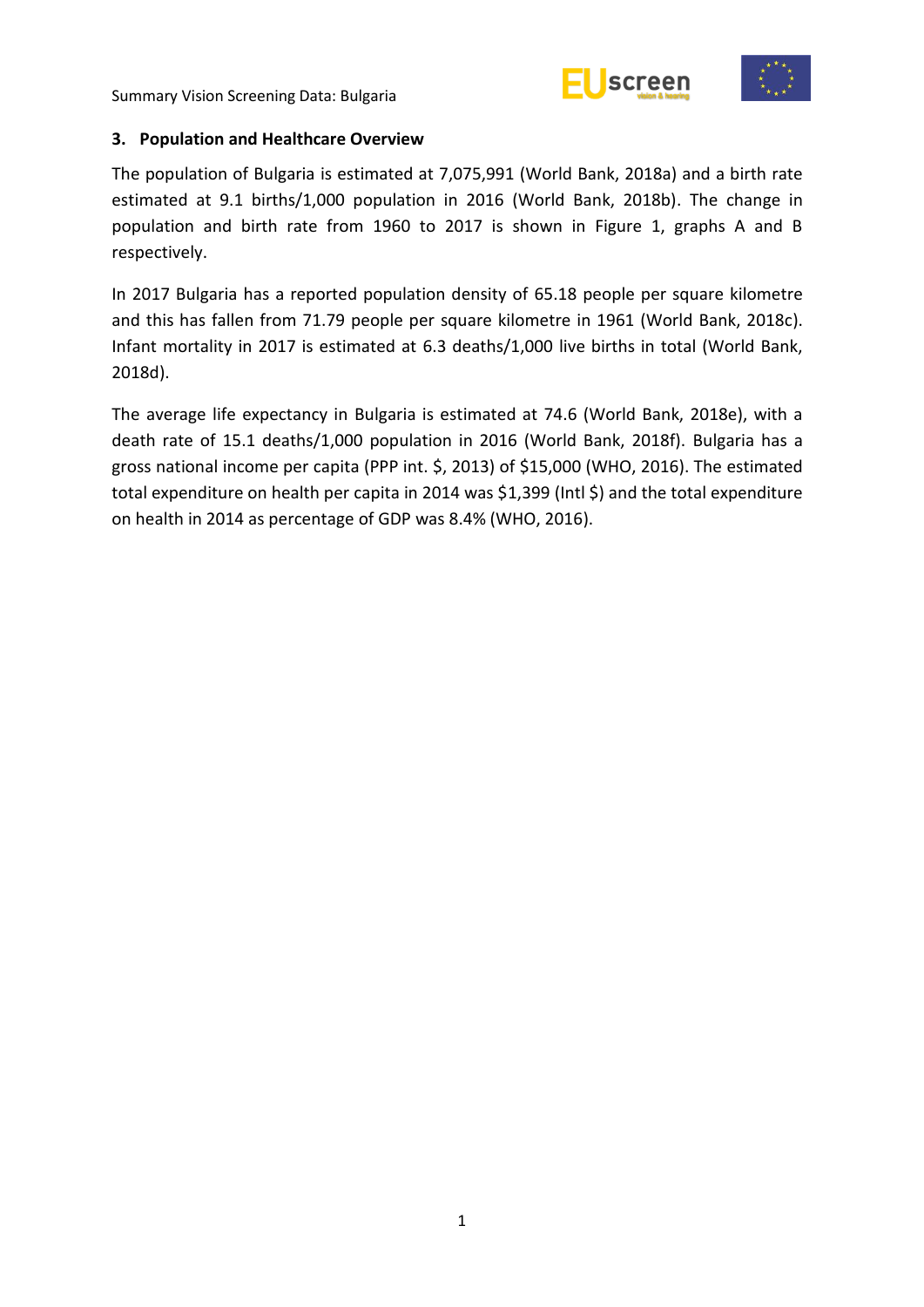

#### *Figure 1: Change in the Total Population and Birth Rate in Bulgaria between 1960 and 2017*



*Source: Information sourced from World Bank (2018)*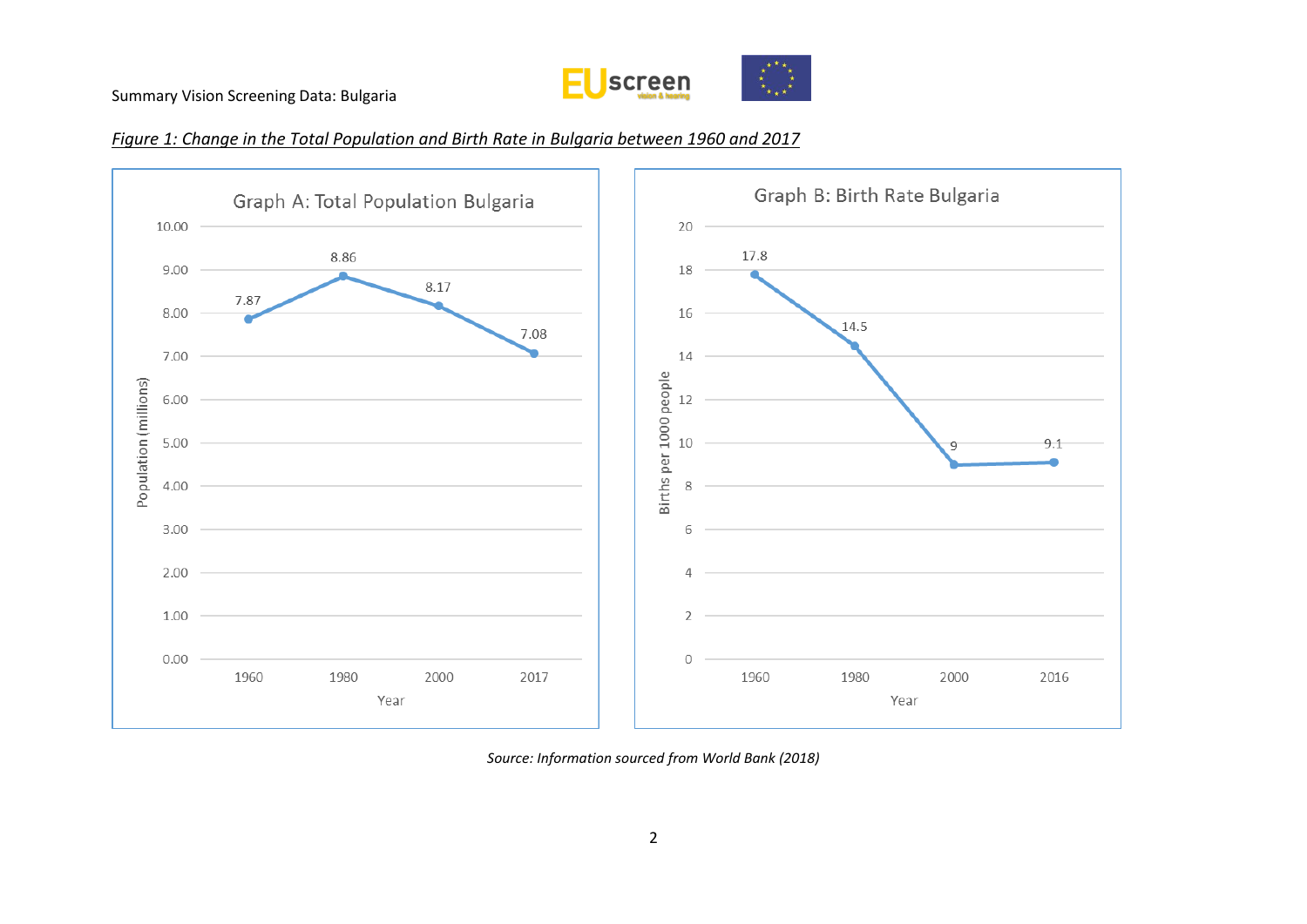



#### <span id="page-8-0"></span>**4. Vision Screening Commissioning and Guidance**

Vision screening is not set-up as a national programme in Bulgaria and is organised regionally. Dates that these regional services started and changes to services are not known. Vision screening is conducted as part of charity programmes in different cities and villages, among different age groups and usually in schools. There are no regions in Bulgaria that have a standardised vision screening programme, every charity campaigns are funded by different sources. There are no guidelines for vision screening available in Bulgaria. However, the Ministry of Health in Bulgaria have stated that GPs should perform a visual acuity assessment after the age of 3 years with vision screening embedded into a general preventative child healthcare screening programme.

In Bulgaria, vision screening is performed by ophthalmologists, neonatologists and general practitioners (GP). It is not known how many vision screening professionals there are in Bulgaria, per million population. Not all GPs perform vision screening, and as such, there are some that could do so with additional training. Paediatricians and nurses are also healthcare professionals within the country who could deliver vision screening with additional training. Currently there is no specific training to perform vision screening.

Coverage can differ between cities, schools and kindergartens and the tests used vary; some are using only automated screening, others test visual acuity and more. There are no methods for quality monitoring imposed by the government. There is only one reported paper published on the outcomes of vision screening (Dikova, Dragoev & Chernodrinska, 2015); this does not include cost-effectiveness analysis.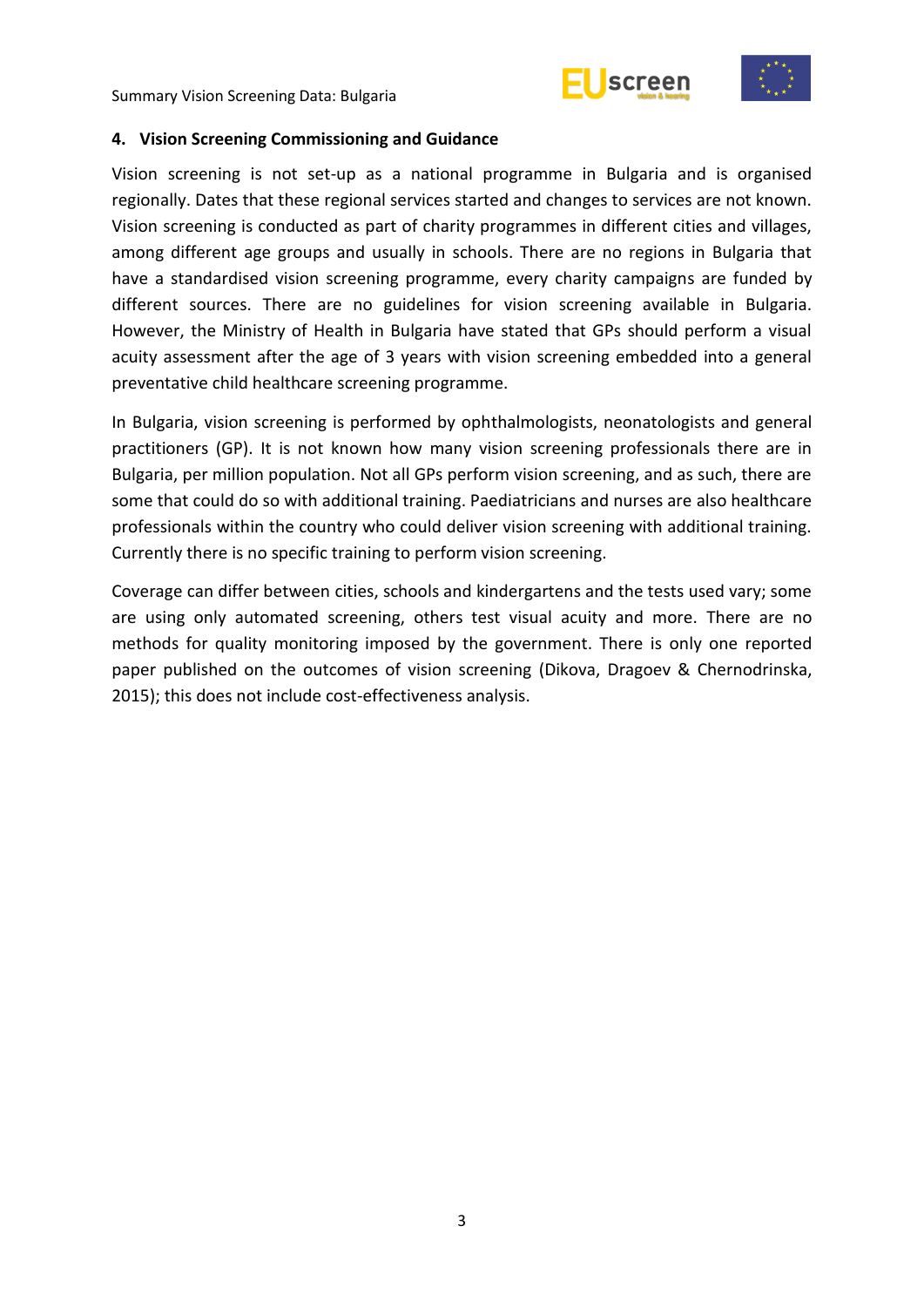



#### <span id="page-9-0"></span>**5. Screening programme**

Target conditions for vision screening have not been identified as there is no protocol for vision screening in Bulgaria. The health care professionals delivering vision screening, venue for screening and tests used vary depending on the age of the child as shown in Tables 1, 2 and 3 respectively. Specific details of the screening offered within each age group and within different regions are described more fully in sections 5.1 to 5.4 below.

## <span id="page-9-1"></span>*5.1 Vision screening - Preterm babies*

There is no national policy for preterm babies. In the capital cities of Sofia and Plovdiv, a few hospitals screen for retinopathy of prematurity (ROP) by a paediatric ophthalmologist in a hospital. There are RetCams in Sofia, Varne and Ruse. Parents can travel to Sofia or Plovdiv, if they live in other areas, otherwise no vision screening is conducted. The vision screening tests utilised at this age include red reflex testing and retinal examination, although this should be conducted everywhere, the retinal examination is not performed in all areas.

## <span id="page-9-2"></span>*5.2 Vision screening - Birth to 3 months*

Well, healthy babies, up to the age of 3 months, are screened once by a neonatologist in a hospital in every region of Bulgaria. The only test utilised at this age is red reflex testing. It is not known how many abnormal or how many inconclusive tests necessitate referral to an ophthalmologist for further examination.

#### <span id="page-9-3"></span>*5.3 Vision screening - 3 months to 36 months*

Children aged 3 to 36 months do not receive any vision screening.

# <span id="page-9-4"></span>*5.4 Vision screening - 36 months to 7 years*

Children aged from 36 months to 7 years are screened by a GP in the GPs office. The only test utilised at this age is a visual acuity measurement. Referral for further diagnostic examination occurs after one abnormal test result. There is no defined policy for the number of inconclusive results, for example, due to poor cooperation, before referral for further diagnostic examination. There are no specific referral criteria, referral is at the discretion of the GP. The optotype charts used include numbers and Tumbling E, most of which are linear, crowded tests (it is not known if this is logMAR or Snellen format). It is not known at what age visual acuity is measured for the first time, or if it is measured again at any other age.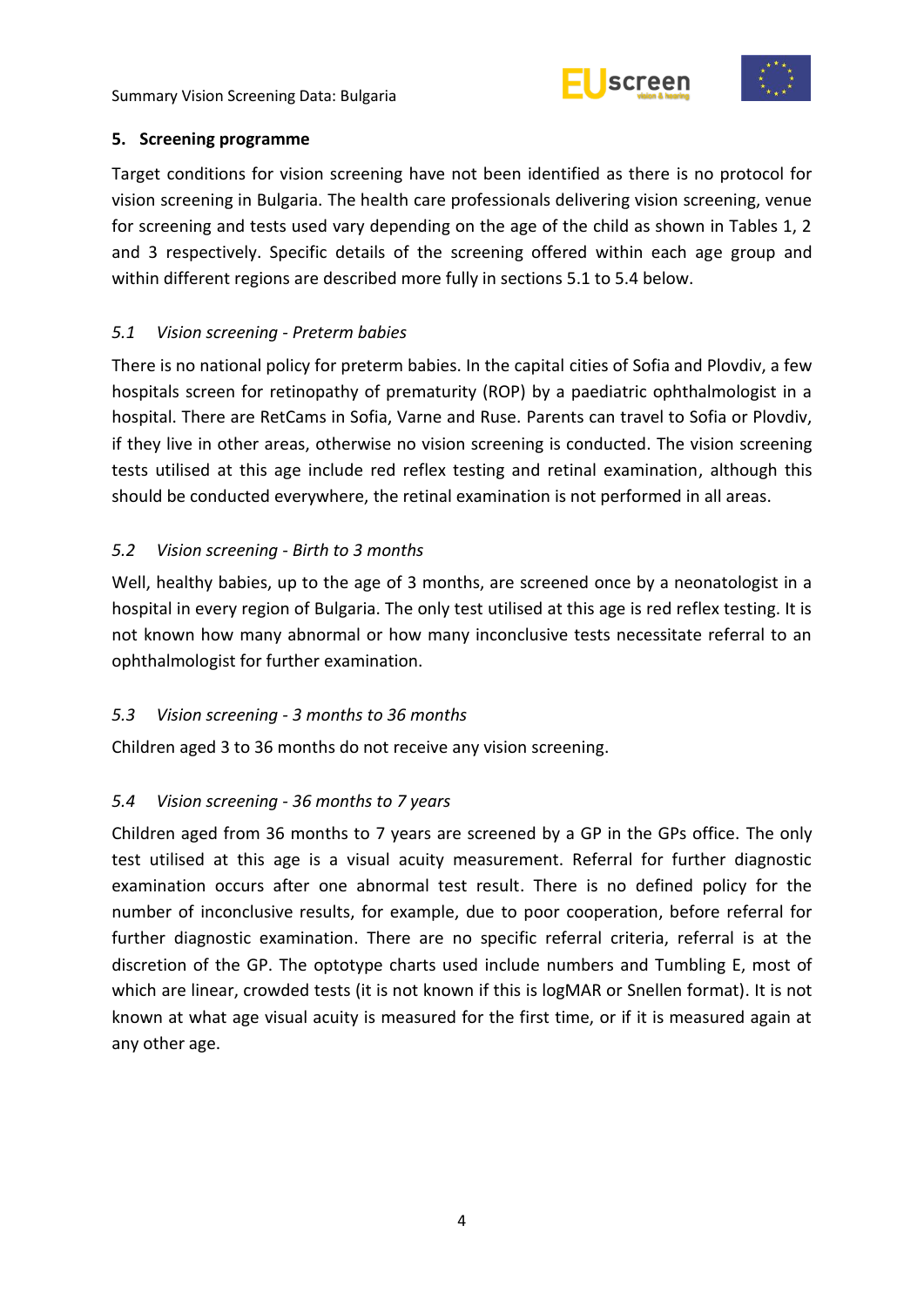

**Table 1:** Healthcare professionals who conduct vision screening in each age group

| Table 1        | Neonatologist  | Ophthalmologist                                           | <b>GP</b>      |
|----------------|----------------|-----------------------------------------------------------|----------------|
| Preterm babies | $\pmb{\times}$ | $\checkmark$<br>Only in available in Sofia and<br>Plovdiv | $\pmb{\times}$ |
| 0 to 3 months  | $\checkmark$   | $\pmb{\times}$                                            | $\pmb{\times}$ |
| 3 to 36 months | $\pmb{\times}$ | $\pmb{\times}$                                            | $\pmb{\times}$ |
| 3 to 7 years   | $\pmb{\times}$ | $\pmb{\times}$                                            | $\checkmark$   |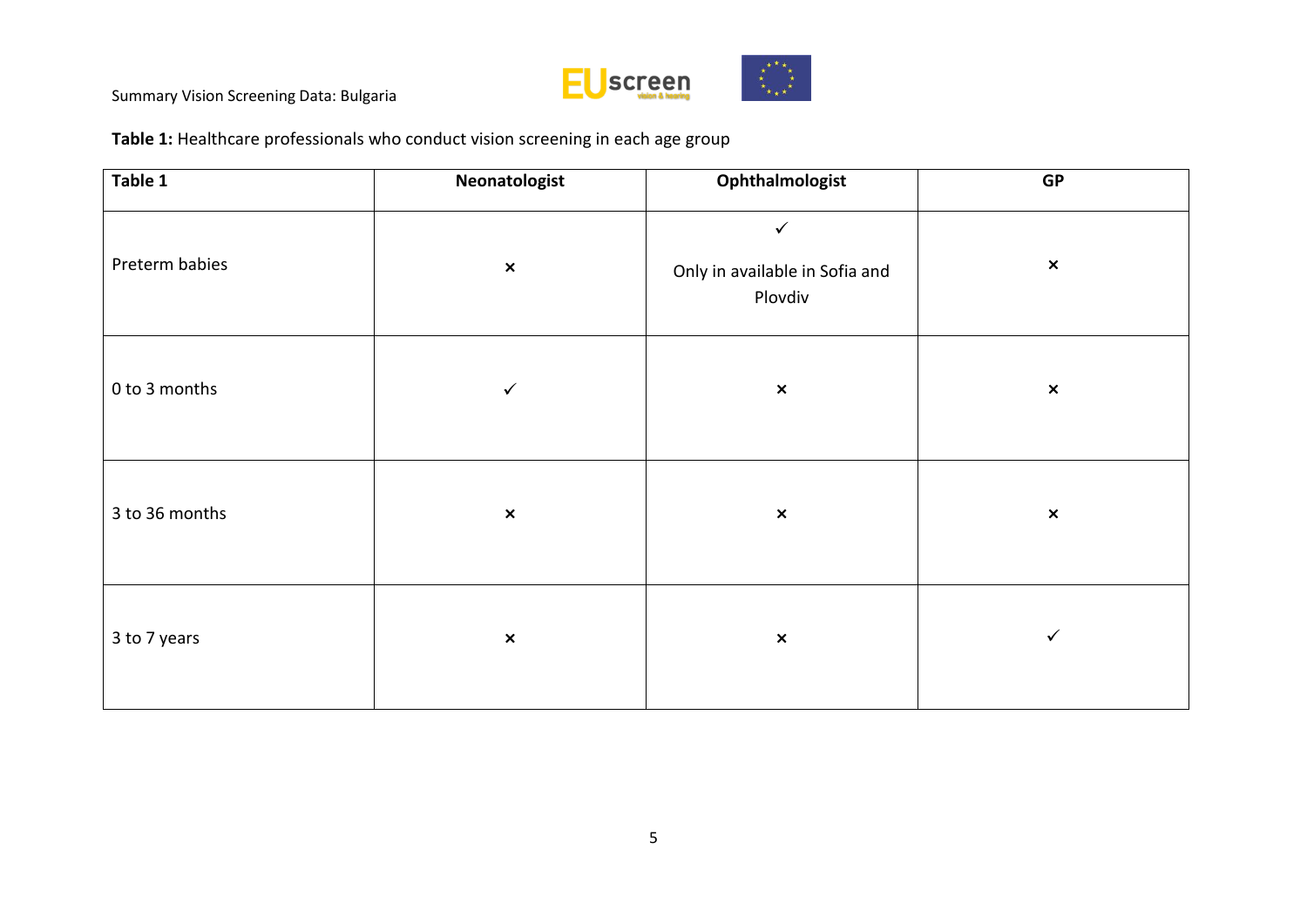

**Table 2:** Vision screening tests used in vision screening for each age group

| Table 2        | Hospital       | <b>GP clinic</b> | <b>Public place</b> | Other          |
|----------------|----------------|------------------|---------------------|----------------|
| Preterm babies | $\checkmark$   | $\pmb{\times}$   | $\pmb{\times}$      | $\pmb{\times}$ |
| 0 to 3 months  | $\checkmark$   | $\pmb{\times}$   | $\pmb{\times}$      | $\pmb{\times}$ |
| 3 to 36 months | $\pmb{\times}$ | $\pmb{\times}$   | $\pmb{\times}$      | $\pmb{\times}$ |
| 3 to 7 years   | $\pmb{\times}$ | $\checkmark$     | $\pmb{\times}$      | $\pmb{\times}$ |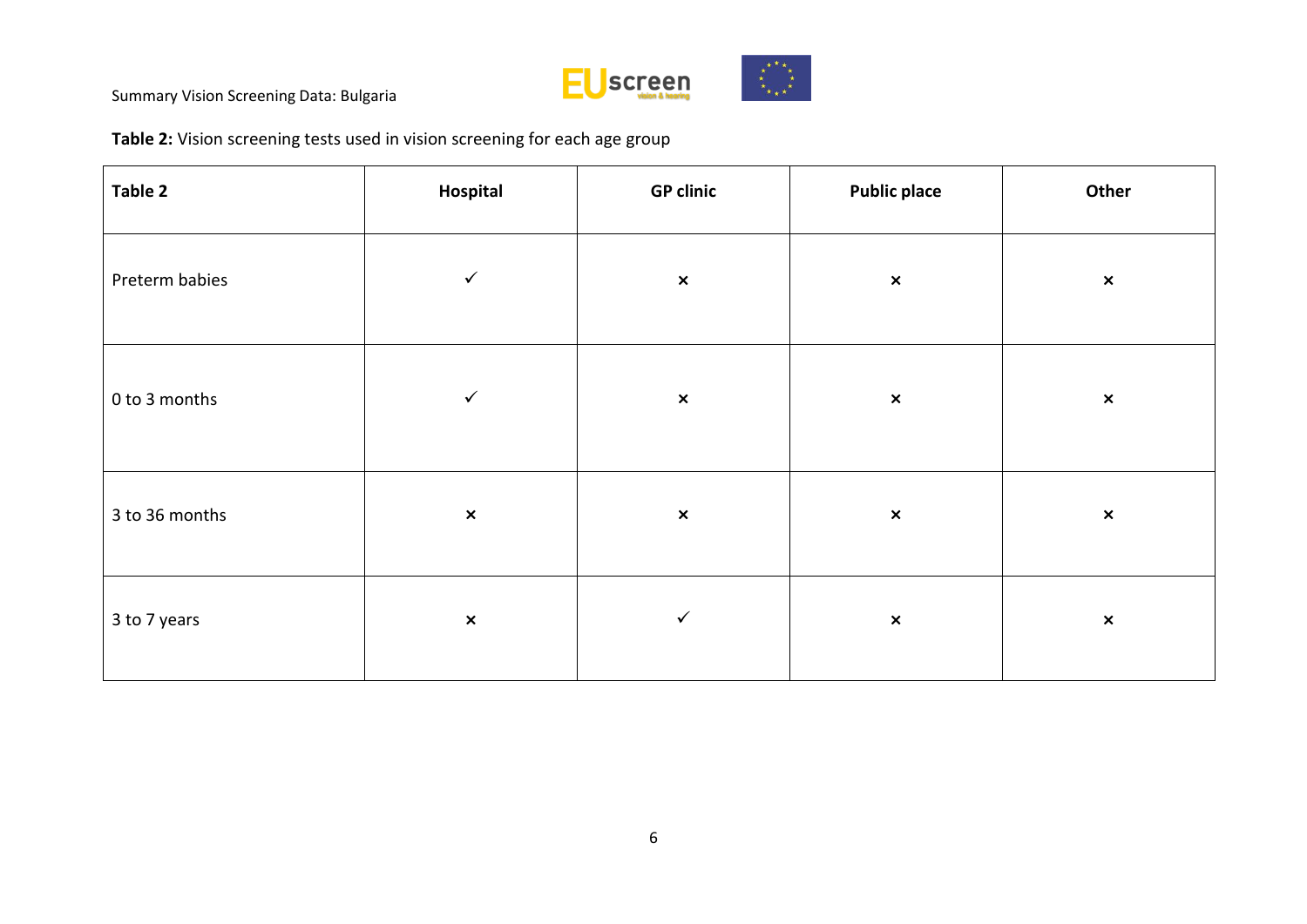

# **Table 3:** Location of vision screening for each age group

| Table 3        | <b>Red reflex testing</b> | <b>Retinal examination</b>                 | VA measurement |
|----------------|---------------------------|--------------------------------------------|----------------|
| Preterm babies | $\checkmark$              | $\checkmark$<br>Not conducted in all areas | $\pmb{\times}$ |
| 0 to 3 months  | $\checkmark$              | $\pmb{\times}$                             | $\pmb{\times}$ |
| 3 to 36 months | $\pmb{\times}$            | $\pmb{\times}$                             | $\pmb{\times}$ |
| 3 to 7 years   | $\pmb{\times}$            | $\pmb{\times}$                             | ✓              |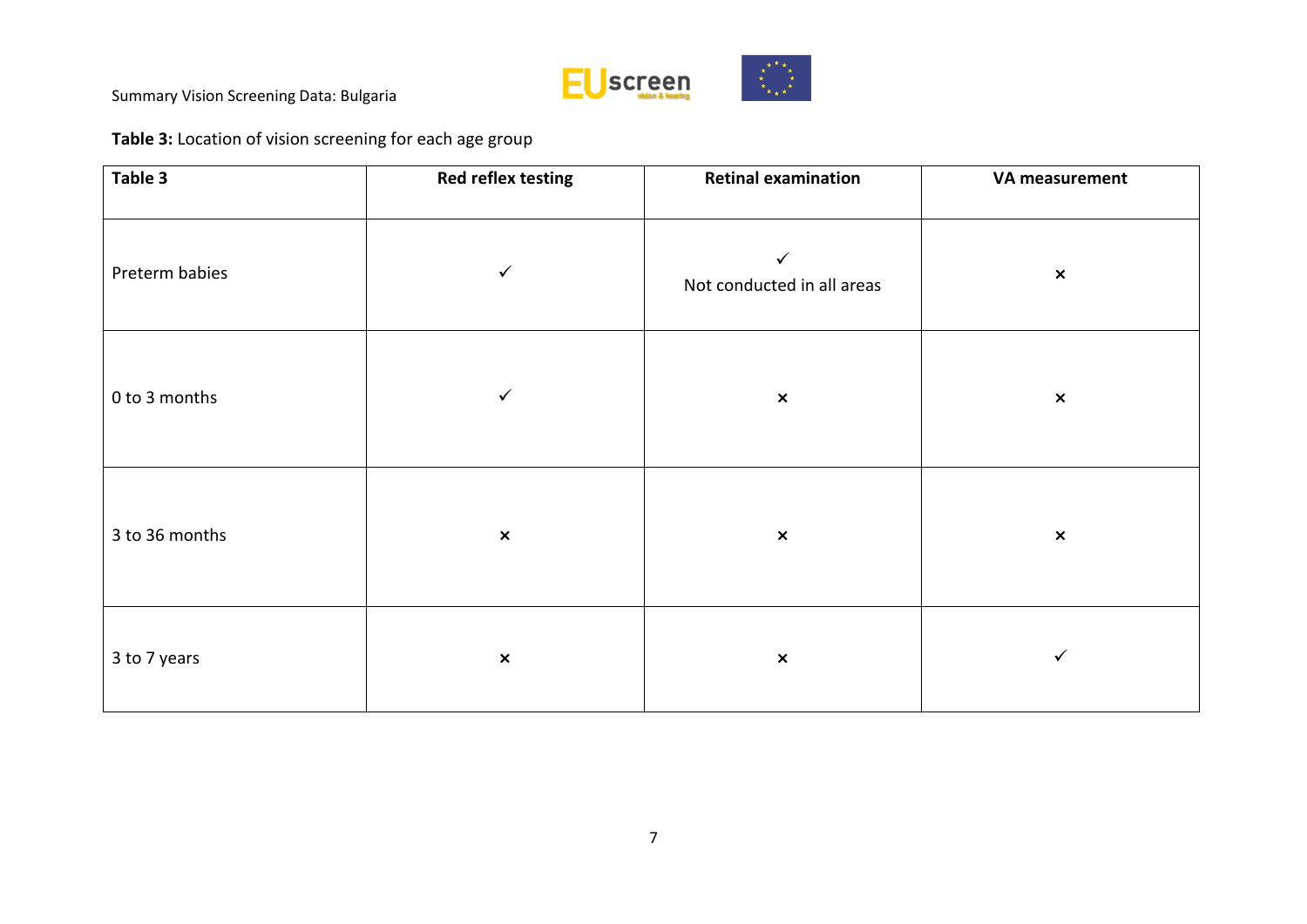



#### <span id="page-13-0"></span>**6. Automated Screening**

Automated vision screening is achieved using handheld, portable devices designed to detect presence of refractive error from 6 months of age. It provides objective results and is used to detect amblyopic risk factors. This differs from other methods used to screen children for amblyopia which focus on detection of the actual condition and the resulting visual loss. No automated vision screening is used in Bulgaria.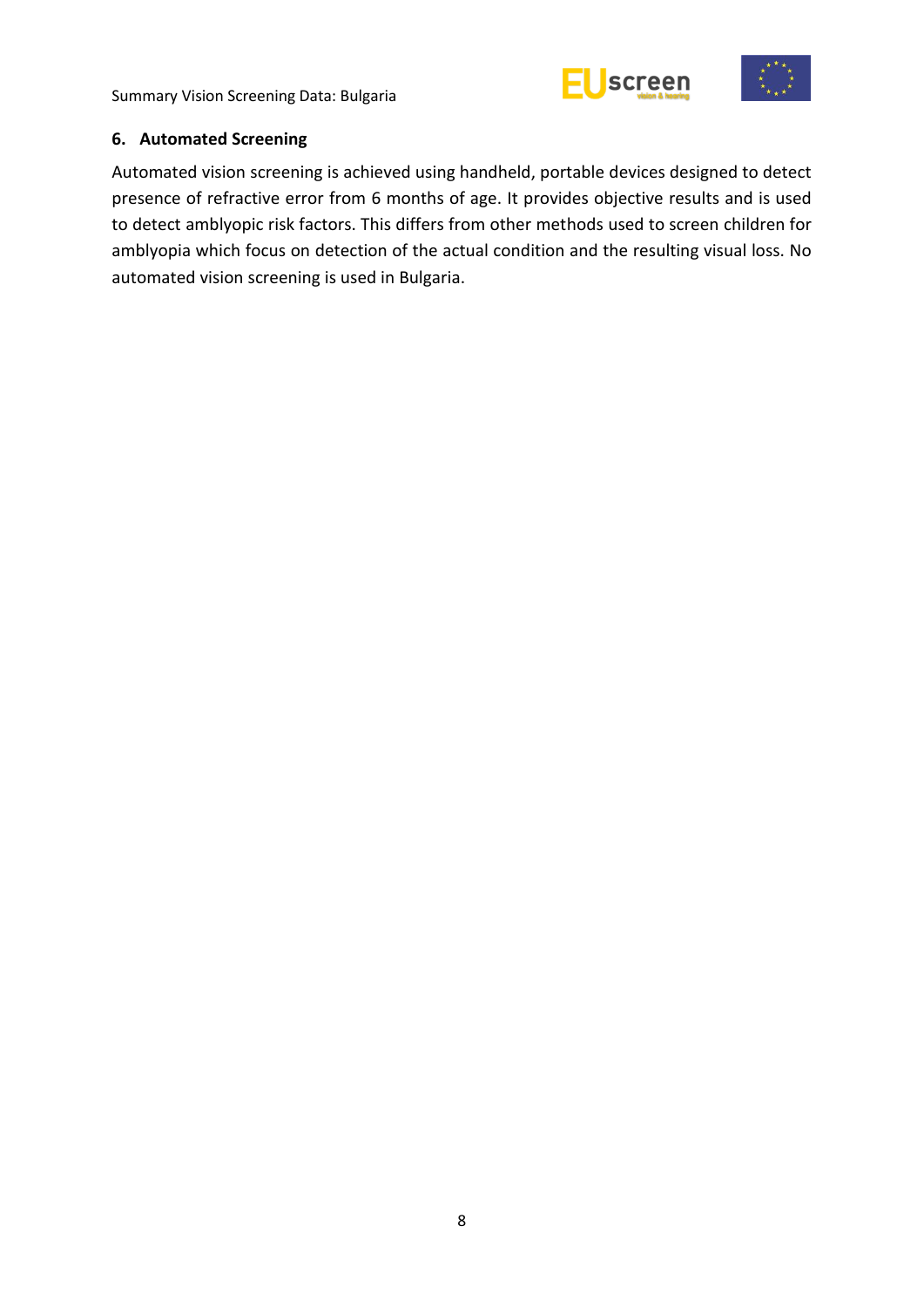



## <span id="page-14-0"></span>**7. Provision for Visually Impaired**

The Association of the Blind in Bulgaria report that there are two schools for blind or severely visually impaired children in Bulgaria; it is not known how many children attend these schools. There is no special support provided for visually impaired children who attend regular primary school.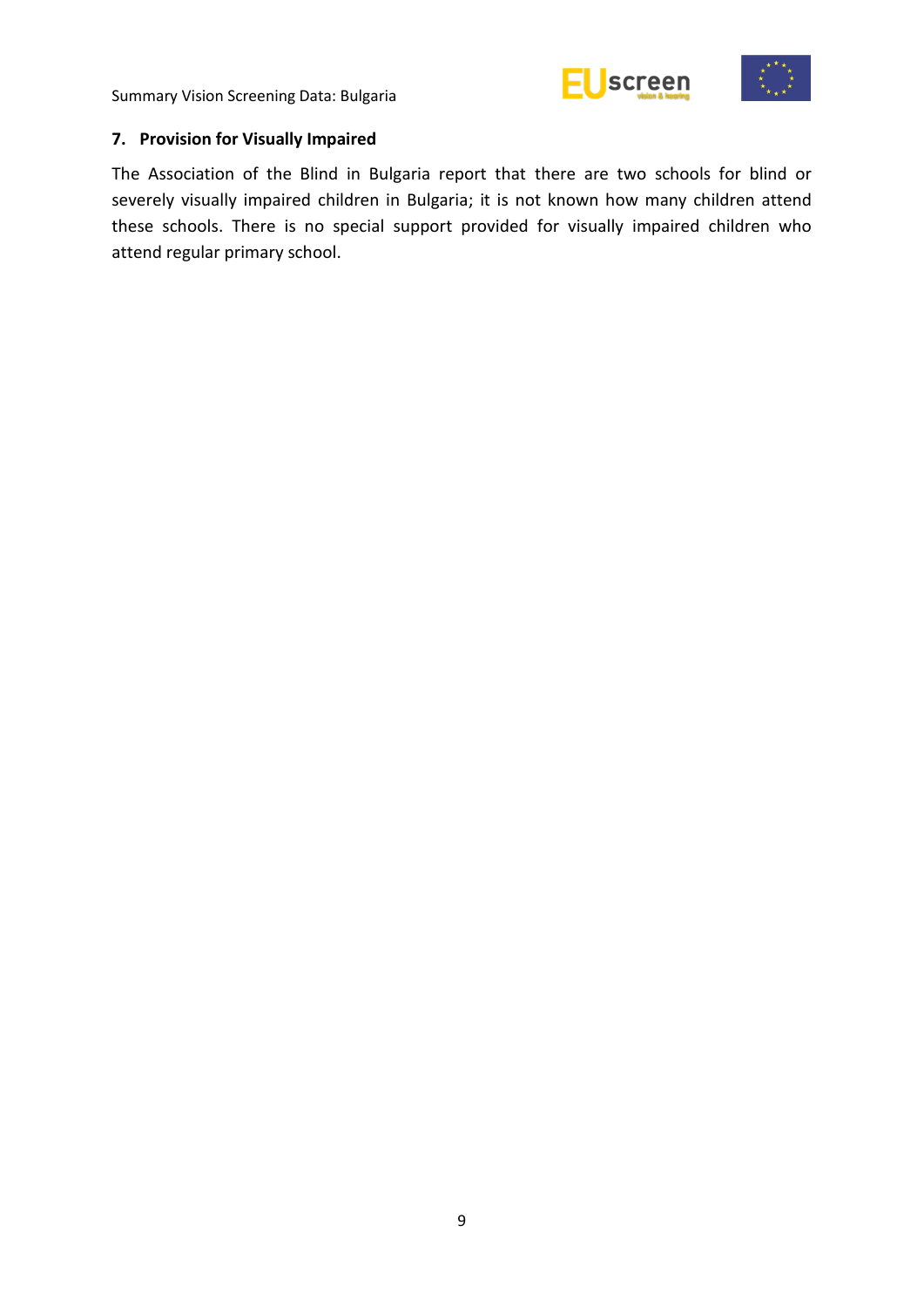



#### <span id="page-15-0"></span>**8 Knowledge of existing screening programme**

#### <span id="page-15-1"></span>*8.1 Prevalence/Diagnosis*

A cross-sectional study (Dikova, Dragoev and Chernodrinska, 2018) of 1675 children in western Bulgaria, aged between 4 and 10 years showed that the prevalence of treated or untreated amblyopia in Bulgaria by the age of 7 years is estimated to be 2.5%. However, due to there being no standardised screening in Bulgaria, it is not possible to determine the prevalence of persistent amblyopia. There is no data available concerning the prevalence of strabismus in Bulgaria. The cross-sectional study also showed that the incidence of the four types of amblyopia were: 7% strabismic; 59% anisometropic, 31% isoametropic and 3% deprivation. Unilateral amblyopia was diagnosed in 73% of the cases and bilateral amblyopia was diagnosed in 27% of the cases. For 45% of the children, it was their first visit to an ophthalmologist.

#### <span id="page-15-2"></span>*8.2 Coverage*

The percentage of children invited for vision screening is not available. Invitations for general preventative child healthcare screening are made by the GP and is carried out during routine visits. It is estimated that approximately 45% of children receive vision screening before the age of 7 years (Dikova, Dragoev and Chernodrinska, 2015). The assessment of visual acuity as part of vision screening, before the age of 7 years, is estimated to be offered to 20% of children with just 40% of these actually attend (Dikova, Dragoev and Chernodrinska, 2015).

#### <span id="page-15-3"></span>*8.3 Screening evaluation*

There is not data available concerning the percentage of false negative referrals, false positive referrals, the positive predictive value of a refer result, the sensitivity of vision screening, or the specificity of vision screening in Bulgaria.

#### <span id="page-15-4"></span>*8.4 Treatment success*

Children who fail vision screening are referred to an ophthalmologist, who are the only professionals that prescribe glasses for children under the age of 7 years in Bulgaria. Other treatment options include patching, atropine and cataract surgery where required. Not all children identified are treated due to the cost, as vision screening is funded through charities and parents. There are also compliance problems. There is no information concerning the percentage of compliance with referral after an abnormal screening test result as there is no registration or documentation of noncompliance.

Approximately 1% of infants are treated for congenital eye disorders in the total population. There is no available data concerning the percentage of children treated for strabismus, or amblyopia before the age of 7 years.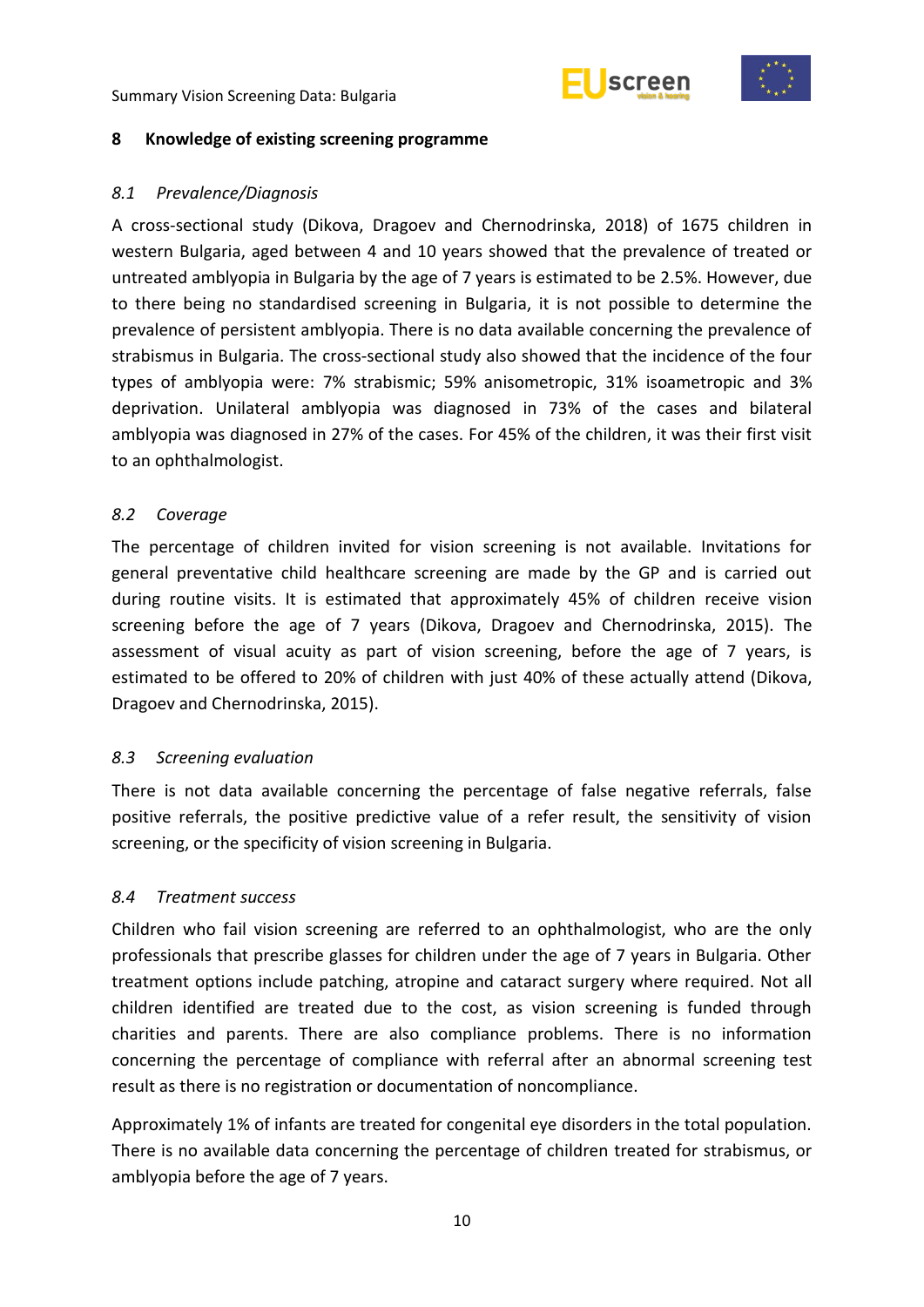



#### <span id="page-16-0"></span>**9 Costs of vision screening in children**

#### <span id="page-16-1"></span>*9.1 Cost of vision screening*

There is no data available concerning the salary costs per year, or per hour, for vision screening professionals. It is not known how much it costs to train general preventative child healthcare screening professional, between leaving secondary education and qualification. The total screening costs per year, or per child per year, for vision screening in Bulgaria are not known.

#### <span id="page-16-2"></span>*9.2 Cost of treatment for amblyopia*

The estimated costs for treatment of typical patients, with refractive amblyopia and strabismic amblyopia including follow up are estimated at:

- 250 Leva (127.82 Euros\*) for glasses
- 20 Leva (10.23 Euros\*) per visit, with between 6 and 12 visits required
- 200 Leva (102.27 Euros\*) for patching.

#### <span id="page-16-3"></span>*9.3 Cost of Treatment for strabismus*

The estimated costs for strabismus surgery including follow up are estimated at:

- 20 Leva (10.23 Euros\*) for each visit of which 12 are needed
- 1000 Leva (511.35 Euros\*) for surgery.

#### <span id="page-16-4"></span>*9.4 Cost of treatment for cataract*

The estimated costs for congenital cataract surgery, including follow up of deprivation amblyopia, is estimated at:

- Surgery: 1500 Leva (766.96 Euros\*) if an intraocular lens is implanted; 500 Leva (255.68 Euros\*) if only surgery is needed
- 300 Leva (153.41 Euros\*) for glasses/soft contact lenses
- 20 Leva (10.23 Euros\*) for each visit by an ophthalmologist (at least 10 needed)
- 300 Leva (153.41 Euros\*) for patching.

There is not financial reward for parents when children attend vision screening, no penalty when they do not attend and vision screening is not obligatory for parents and children.

<sup>\*</sup>Currency conversions are as of 04/10/2018.